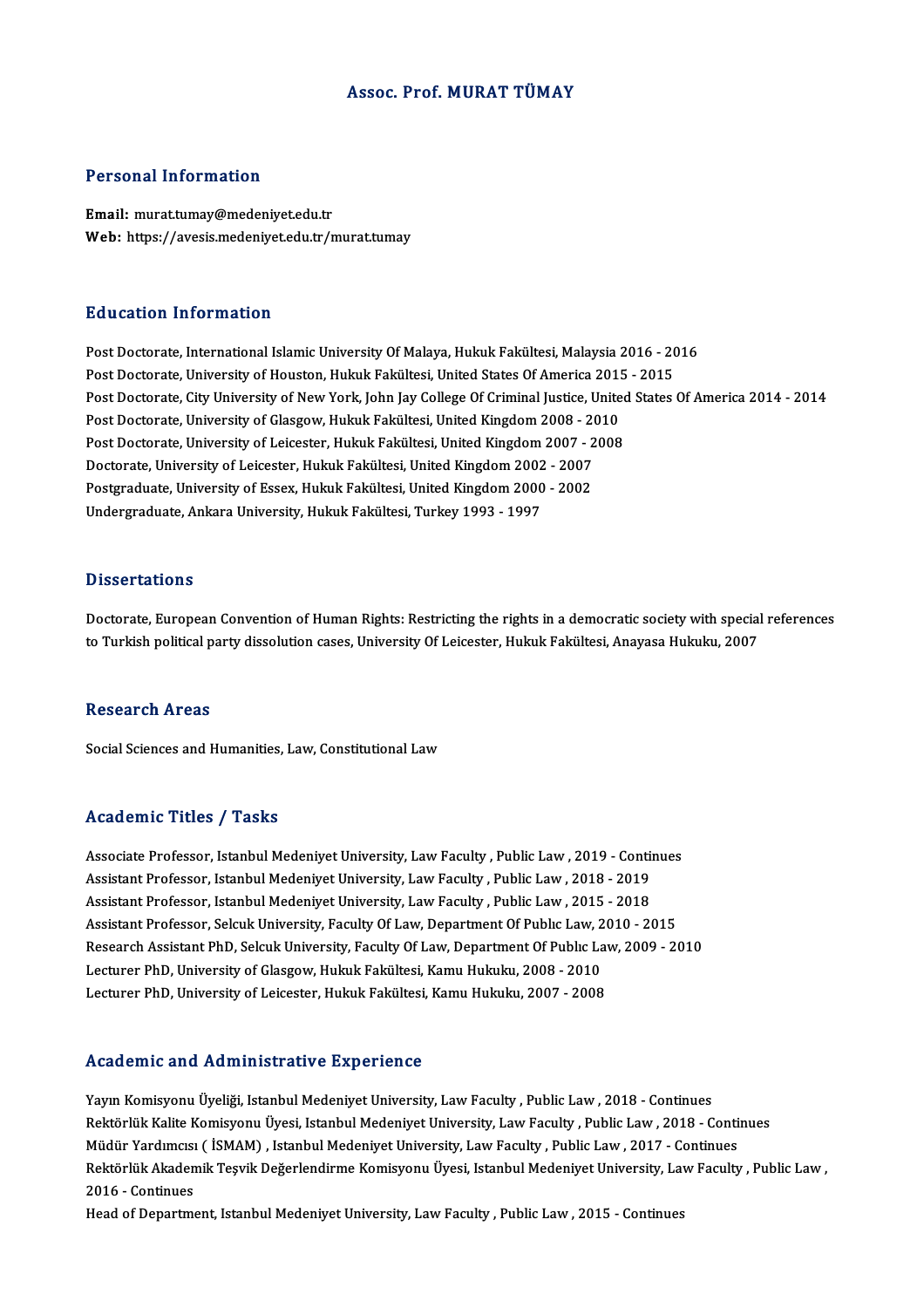Yurtdışı Burslu Öğrenciler Koordinatörü, Istanbul Medeniyet University, Law Faculty , Public Law , 2018 - 2020<br>Head of Depertment, Istanbul Medeniyet University J.aw Faculty, Public Law, 2018 - 2020 Yurtdışı Burslu Öğrenciler Koordinatörü, Istanbul Medeniyet University, Law Faculty , Public<br>Head of Department, Istanbul Medeniyet University, Law Faculty , Public Law , 2018 - 2020<br>ÖYR KOORDİNATÖRÜ, Jetanbul Medeniyet Un Yurtdışı Burslu Öğrenciler Koordinatörü, Istanbul Medeniyet University, Law Faculty , Public<br>Head of Department, Istanbul Medeniyet University, Law Faculty , Public Law , 2018 - 2020<br>ÖYP KOORDİNATÖRÜ, Istanbul Medeniyet Un Head of Department, Istanbul Medeniyet University, Law Faculty , Public Law , 2018 - 2020<br>ÖYP KOORDİNATÖRÜ, Istanbul Medeniyet University, Law Faculty , Public Law , 2017 - 2020 Fakülte Yönetim Kurulu Üyesi, Istanbul Medeniyet University, Law Faculty , Public Law , 2016 - 2020<br>Selçuk Üniversitesi, İnsan Hakları Araştırma Ve Uygulama Merkezi, 2011 - 2015 Fakülte Kurulu Üyesi, Istanbul Medeniyet University, Law Faculty, Public Law, 2016 - 2020

#### Courses

AnayasaYargısı,Undergraduate,2020 -2021 Seminer Dersi, Doctorate, 2020 - 2021 Anayasa Yargısı, Undergraduate, 2020 - 2021<br>Seminer Dersi, Doctorate, 2020 - 2021<br>Tıp Hukukunda İnsan Hakları Sorunları, Postgraduate, 2020 - 2021<br>Constitutional Law Undergraduate, 2020 - 2021 Seminer Dersi, Doctorate, 2020 - 2021<br>Tıp Hukukunda İnsan Hakları Sorunları, Postgrad<br>Constitutional Law, Undergraduate, 2020 - 2021<br>Dönem Preja Dergi, Bestsraduate, 2020 - 2021 Tıp Hukukunda İnsan Hakları Sorunları, Postgra<br>Constitutional Law, Undergraduate, 2020 - 2021<br>Dönem Proje Dersi, Postgraduate, 2020 - 2021<br>Tın Hulpılaında İnsan Hakları Sorunları, Bostgra Constitutional Law, Undergraduate, 2020 - 2021<br>Dönem Proje Dersi, Postgraduate, 2020 - 2021<br>Tıp Hukukunda İnsan Hakları Sorunları, Postgraduate, 2020 - 2021<br>Seminer Dersi, Postgraduate, 2020 - 2021 Dönem Proje Dersi, Postgraduate, 2020 - 2021 Tıp Hukukunda İnsan Hakları Sorunları, Postgrad<br>Seminer Dersi, Postgraduate, 2020 - 2021<br>Anayasa Hukuku-2, Undergraduate, 2020 - 2021<br>Demolmatik Anayasa Yanımu Aran Baharı ve Tunı Demokratik Anayasa Yapımı: Arap Baharı ve Tunus Anayasası, Postgraduate, 2020 - 2021<br>Hukuka Giris, Postgraduate, 2020 - 2021 Anayasa Hukuku-2, Undergraduate, 2020<br>Demokratik Anayasa Yapımı: Arap Baharı<br>Hukuka Giriş, Postgraduate, 2020 - 2021<br>Parlamanta Hululuy, Undergraduate, 202 Demokratik Anayasa Yapımı: Arap Baharı ve Tunu:<br>Hukuka Giriş, Postgraduate, 2020 - 2021<br>Parlamento Hukuku, Undergraduate, 2020 - 2021<br>Arastuma Väntemleri, Bostgraduate, 2020 - 2021 Hukuka Giriş, Postgraduate, 2020 - 2021<br>Parlamento Hukuku, Undergraduate, 2020 - 2021<br>Araştırma Yöntemleri, Postgraduate, 2020 - 2021<br>Anayasa Hukuku 1, Undergraduate, 2020 - 2021 Parlamento Hukuku, Undergraduate, 2020 - 2021<br>Araştırma Yöntemleri, Postgraduate, 2020 - 2021<br>Anayasa Hukuku 1, Undergraduate, 2020 - 2021<br>Arastırma Yöntemleri, Dostorate, 2020 - 2021 Araştırma Yöntemleri, Postgraduate, 2020 - 2021<br>Anayasa Hukuku 1, Undergraduate, 2020 - 2021<br>Araştırma Yöntemleri , Doctorate, 2020 - 2021 Anayasa Hukuku 1, Undergraduate, 2020 - 2021<br>Araştırma Yöntemleri , Doctorate, 2020 - 2021<br>International Law-1, Undergraduate, 2020 - 2021<br>Anayasa Hukuku Undergraduata 2014, 2015 Araştırma Yöntemleri , Doctorate, 2020 - 2021<br>International Law-1, Undergraduate, 2020 - 20.<br>Anayasa Hukuku, Undergraduate, 2014 - 2015<br>Anayasa Hukuku, Undergraduate, 2012 - 2014 Anayasa Hukuku, Undergraduate, 2014 - 2015<br>Anayasa Hukuku, Undergraduate, 2013 - 2014

# Anayasa Hukuku, Undergraduate, 2013 - 2014<br>Articles Published in Journals That Entered SCI, SSCI and AHCI Indexes

Turicles Published in Journals That Entered SCI, SSCI and AHCI Indexes<br>I. LESSONS FROM A SECULAR STATE: ESSENCE OF THE CONSTITUTION AND ITS IMPLICATION ON<br>UIDICIAL INTERPRETATION OF HUMAN RIGHTS PROVISIONS IN TURKEY AND MA ITES I RESISTING IN JORFHRIS THRE ENTERTED OF JEER CONSTITUTION AND ITS IMPLICATI<br>LESSONS FROM A SECULAR STATE: ESSENCE OF THE CONSTITUTION AND ITS IMPLICATI<br>JUDICIAL INTERPRETATION OF HUMAN RIGHTS PROVISIONS IN TURKEY AND LESSONS FROM A SI<br>JUDICIAL INTERPRE<br>Tümay M., Shuaib F. S.<br>Al Shaiarah wal 24, no. JUDICIAL INTERPRETATION OF HUMAN RIGHTS PROVISIONS IN TURK<br>Tümay M., Shuaib F. S.<br>Al-Shajarah, vol.24, no.2, pp.167-183, 2019 (Journal Indexed in SCI Expanded) Al-Shajarah, vol.24, no.2, pp.167-183, 2019 (Journal Indexed in SCI Expanded)<br>Articles Published in Other Journals

- Tticles Published in Other Journals<br>I. AGAMBEN'DE İNSAN HAKLARI ELEŞTİRİSİ<br>Tümev M AGAMBE<br>AGAMBE<br>Tümay M.
	- Tümay M.

Süleyman Demirel Üniversitesi Hukuk Fakültesi Dergisi, vol.9, no.2, pp.251-269, 2019 (National Refreed University<br>Journal) Süleyman Demirel Üniversitesi Hukuk Fakültesi Dergisi, vol.9, no.2, pp.251-269, 2019 (National Refreed Universi<br>Journal)<br>II. DEMOKRATİK TOPLUMDA İFADE ÖZGÜRLÜĞÜ KAVRAMI, İÇERİĞİ VE SINIRLARININ BELİRLENMESİ<br>SOPUNU

## Journal)<br><mark>DEMOKR</mark><br>SORUNU<br>Tümev M **DEMOKR<br>SORUNU<br>Tümay M.<br>Süleyman**

SORUNU<br>Tümay M.<br>Süleyman Demirel Üniversitesi Hukuk Fakültesi Dergisi, vol.9, no.2, pp.117-130, 2019 (National Refreed University Tümay M<br>Süleymai<br>Journal)<br>Human Süleyman Demirel Üniversitesi Hukuk Fakültesi Dergisi, vol.9, no.2, pp.117-130, 2019 (National Refreed U<br>Journal)<br>III. Human Rights in Films: A Thought Experiment on a Theoretical Basis. Human Rights Review<br>Tümev M. Muthy

## Journal)<br>III. Human Rights in Films: A Thought Experiment on a Theoretical Basis. Human Rights Review<br>Tümay M., Mutlu İ.

Human Rights Review, vol.15, no.1, pp.49-61, 2018 (International Refereed University Journal)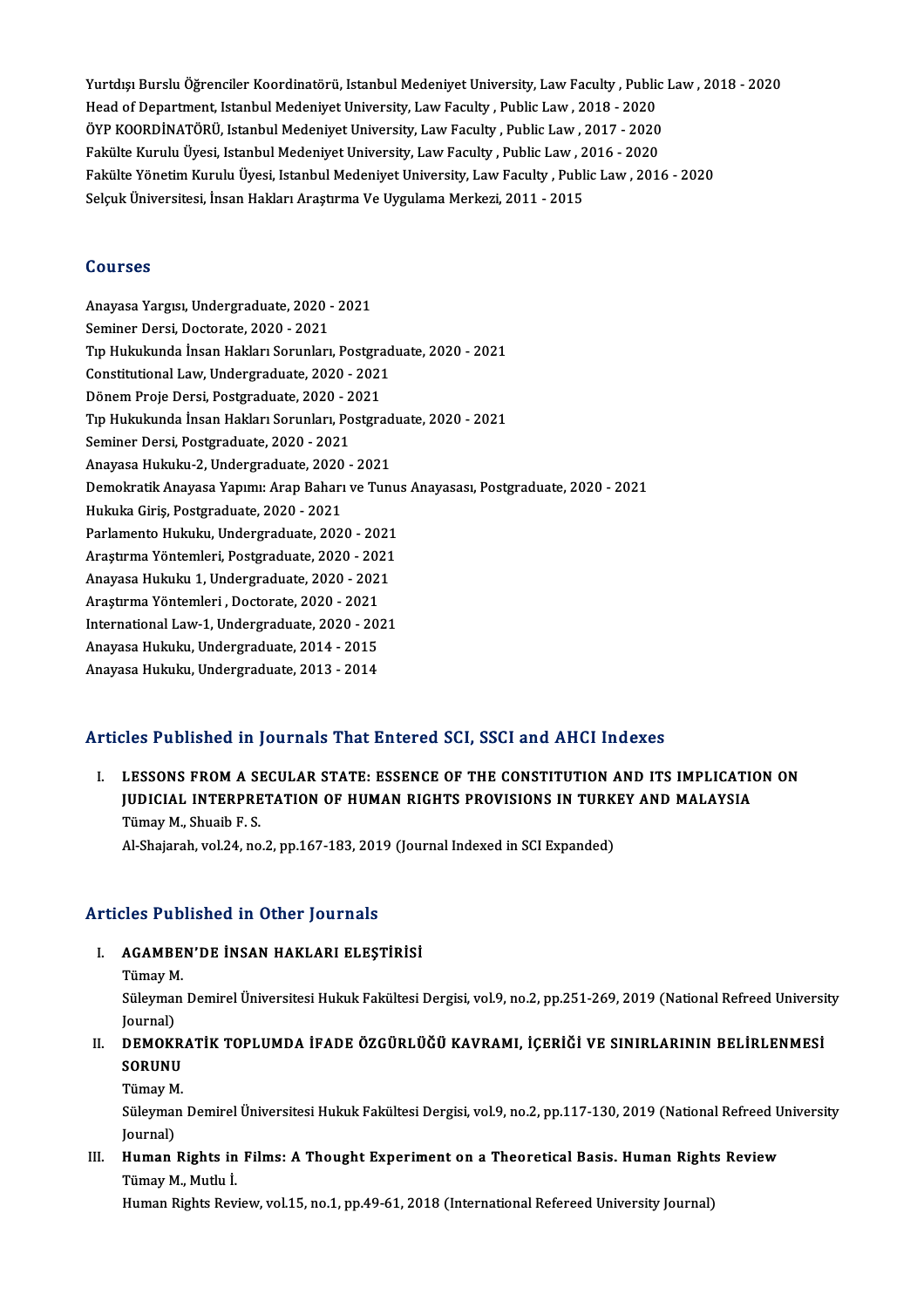| IV.   | The Dynamics of Constitution Making: The Example of Constitution of Tunusia (Arapça)<br>Tümay M.                             |
|-------|------------------------------------------------------------------------------------------------------------------------------|
|       | Medeniyet Law Review, vol.2, no.3, pp.33-42, 2017 (International Refereed University Journal)                                |
| V.    | Avrupadaki Müslümanların Yeni Kimliği: Rawls'ün veya Schmitt'in Perspektifi<br>Tümay M., Mutlu İ.                            |
|       | Süleyman Demirel Üniversitesi Hukuk Fakültesi Dergisi, vol.7, no.2, pp.93-112, 2017 (National Refreed University<br>Journal) |
| VI.   | Kişilik Hakları ve Basın Hürriyeti Çatışmasında İfade Hürriyeti Dengesi                                                      |
|       | Tümay M.                                                                                                                     |
|       | Anayasa Yargısı, no.1, pp.50-80, 2015 (National Refreed University Journal)                                                  |
| VII.  | Alexis De Tocqueville'ye göre Sivil Toplum                                                                                   |
|       | Tümay M., Okatan F.                                                                                                          |
|       | Gazi Üniversitesi Hukuk Fakültesi Dergisi, vol.19, no.3, pp.321-340, 2015 (National Refreed University Journal)              |
| VIII. | Avrupa İnsan Hakları Mahkemesinin Gunes V. Turkey Kararının Türk Anayasa Hukuku Açısından<br><b>Tahlili</b>                  |
|       | Tümay M., Altınel G.                                                                                                         |
|       | Selçuk Üniversitesi Sosyal Bilimler Enstitüsü Dergisi, vol.33, pp.167-180, 2015 (National Refreed University<br>Journal)     |
| IX.   | Avrupa İnsan Hakları Mahkemesi'nin Yaygın İnsan Hakları İhlallerini Önleme Kapasitesi<br>Tümay M.                            |
|       | Selçuk Üniversitesi Sosyal Bilimler Enstitüsü Dergisi, vol.31, pp.167-180, 2014 (National Refreed University                 |
|       | Journal)                                                                                                                     |
| Х.    | The Role of European Court of Human Rights in preventing mass human rights violations                                        |
|       | Tümay M.                                                                                                                     |
|       | Selçuk Üniversitesi Sosyal Bilimler Enstitüsü Dergisi, no.31, pp.120-140, 2014 (National Refreed University                  |
|       | Journal)                                                                                                                     |
| XI.   | The Role of OSCE in Protection of Human Rights                                                                               |
|       | Tümay M.                                                                                                                     |
|       | Selçuk üniversitesi Hukuk Fakültesi Dergisi, vol.21, no.2, pp.15-40, 2013 (National Refreed University Journal)              |
| XII.  | The Analyse of Nature and Implementation of Economic, Social and Cultural Rights in International                            |
|       | Human Rights Law                                                                                                             |
|       | Tümay M.                                                                                                                     |
|       | Selçuk Üniversitesi Hukuk Fakültesi Dergisi, vol.21, no.1, pp.15-40, 2013 (National Refreed University Journal)              |
| XIII. | The Treatment of Anti-Democratic Expressions in Democracy in the Light of ECHR Case Law                                      |
|       | Tümay M., Gümüş A. T., Sunay R.                                                                                              |
|       | International Journal of Arts & Sciences, vol.5, no.3, pp.50-75, 2012 (Refereed Journals of Other Institutions)              |
| XIV.  | The Concept of Necessary in A Democratic Society In Restriction of Of Fundamental Rights A                                   |
|       | Reflection From European Convention on Human Rights                                                                          |
|       | Tümay M.                                                                                                                     |
|       | Human Rights Review, vol.1, no.2, pp.1-15, 2011 (Refereed Journals of Other Institutions)                                    |
| XV.   | M. Herri Batasuna ve Batasuna İspanya'ya karşi, Avrupa İnsan Haklari Mahkemesi, Daire karari, 30                             |
|       | Haziran 2009, Karar Değenlendirmesi                                                                                          |
|       | Tümay M.                                                                                                                     |
|       | Selçuk Üniversitesi Hukuk Fakültesi Dergisi, vol.17, no.2, pp.40-65, 2009 (National Refreed University Journal)              |
| XVI.  | The Subsidiary Protection of European convention on Human Rights' (Avrupa Insan Hakları                                      |
|       | Sözleşmesinin İkincil Koruması), Yüksek Lisans tezinden türetilmiştir                                                        |
|       | Tümay M.                                                                                                                     |
|       | Selçuk Üniversitesi Hukuk Fakültesi Dergisi, , vol.17, no.2, pp.30-70, 2009 (National Refreed University Journal)            |
| XVII. | Restrictions on the Fundamental Rights in the Strasbourg and Turkish Legal Orders' (Türk ve                                  |
|       | Strasbourg Hukuk Düzeninde Temel Haklarin Sınırlandırılması), Doktora tezinden türetilmiştir                                 |
|       | Tümay M.                                                                                                                     |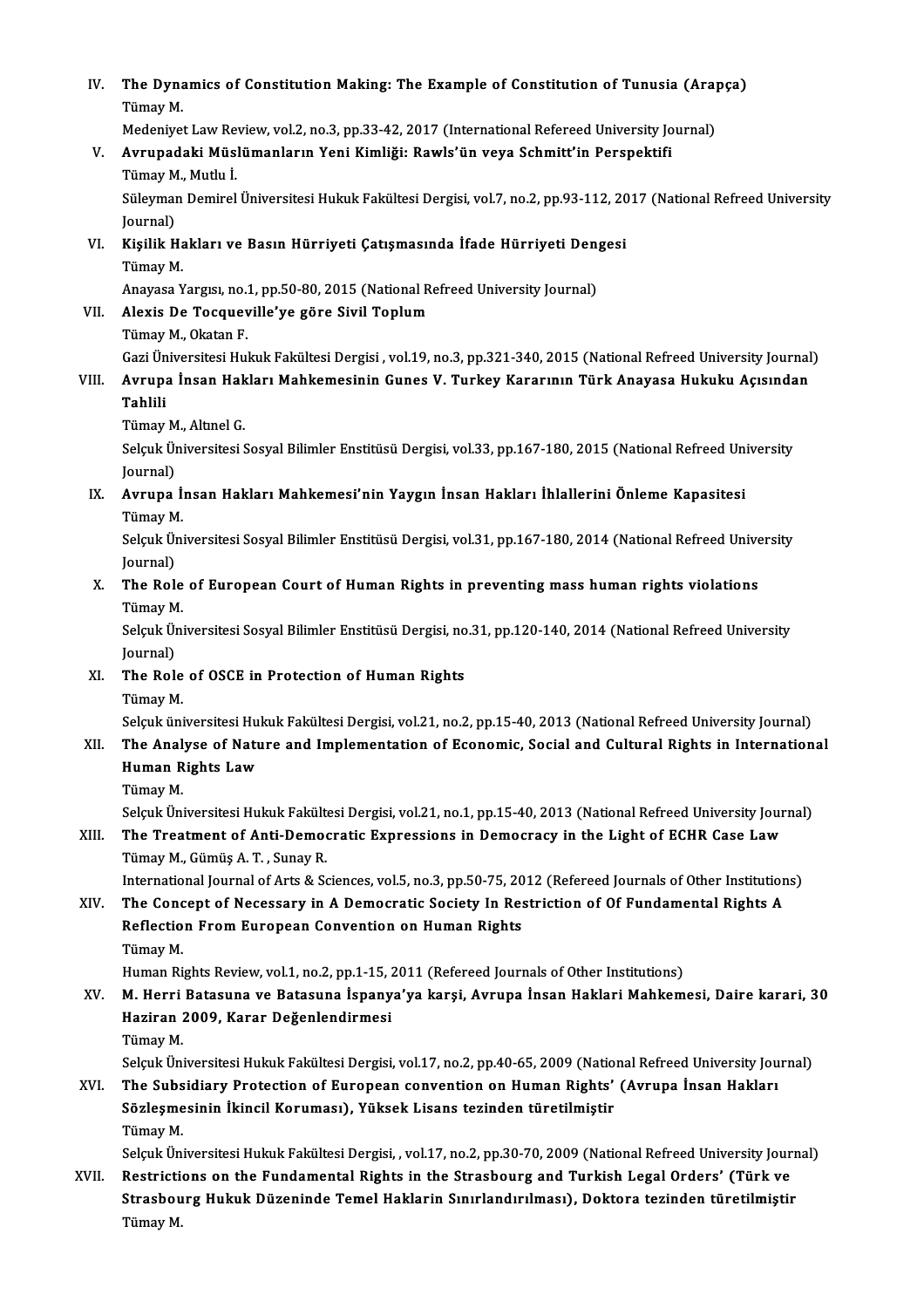Selçuk Üniversitesi Hukuk Fakültesi Dergisi, vol.17, no.2, pp.25-70, 2009 (National Refreed University Journal)<br>Eunopean Court of Human Bighte' negnonge to dissolution of Bolitical Barties

Selçuk Üniversitesi Hukuk Fakültesi Dergisi, vol.17, no.2, pp.25-70, 2009 (National Refre<br>XVIII. European Court of Human Rights' response to dissolution of Political Parties<br>Tümev M Selçuk Üni<br><mark>Europeai</mark><br>Tümay M.<br>*Vers*orei H European Court of Human Rights' response to dissolution of Political Parties<br>Tümav M.

Kazanci Hakemli Dergi, no.43, pp.40-60, 2008 (National Refreed University Journal)

### XIX. Dissolution of Political Parties in a Democracy: The case of Turkey Dissolution of Political Parties in a Democracy: The case of Turkey<br>Tümay M.<br>Kazancı Hakemli Dergi, no.41, pp.60-80, 2008 (National Refreed University Journal)<br>The Margin of Annregiation Destrine Established by the Gase La

- Tümay M.<br>Kazancı Hakemli Dergi, no.41, pp.60-80, 2008 (National Refreed University Journal)<br>XX. The Margin of Appreciation Doctrine Established by the Case Law of the European Court of Human<br>Rights Kazanci<br>The Ma<br>Rights<br>Tümay The Marg<br>Rights<br>Tümay M.<br>Ankara La Rights<br>Tümay M.<br>Ankara Law Review, vol.5, no.2, pp.200-234, 2008 (Other Refereed National Journals)<br>AP E Tisaret Direktifi Üzerine Pir Değerlendirme
	-

### Tümay M.<br>Ankara Law Review, vol.5, no.2, pp.200-234, 2008 (Othe<br>XXI. AB E-Ticaret Direktifi Üzerine Bir Değerlendirme<br>Tümay M. Ankara La<br>**AB E-Tica<br><sub>Tümay M.<br>Vergi Dün**</sub>

Vergi Dünyası, no.315, pp.56-70, 2007 (National Refreed University Journal)

#### Books&Book Chapters

ooks & Book Chapters<br>I. Judicial Changes and Interactions<br>Timey M (Editon) Is a Book diap<br>Judicial Changes<br>Tümay M. (Editor)<br>in: TÜBA COVID 16 Judicial Changes and Interactions<br>Tümay M. (Editor)<br>in: TÜBA COVID–19 GLOBAL OUTBREAK, Ferna Kayalı İpekel,Murat Tumay, Editor, Tüba Basın Yayın, İstanbul,<br>pp.0.150.2020 Tümay M. (Edito<br>in: TÜBA COVID<br>pp.0-150, 2020<br>Human Bights in: TÜBA COVID-19 GLOBAL OUTBREAK, Ferna Kayalı İpekel,Murat Tumay, Editor<br>pp.0-150, 2020<br>II. Human Rights Protection from the Perspective of the 1982 Constitution<br>Tümay M. Okungay E. Kama Jak S. Ertin M. G.

# pp.0-150, 2020<br>Human Rights Protection from the Perspe<br>Tümay M., Olgunsoy F., Kama Işık S., Ertin M. G.<br>in: Turkish Bublis Law Brof, Dr. M. Bofik Korku

Human Rights Protection from the Perspective of the 1982 Constitution<br>Tümay M., Olgunsoy F., Kama Işık S., Ertin M. G.<br>in: Turkish Public Law, Prof. Dr. M. Refik Korkusuz,Doç. Dr. Ferna İpekel Kayalı, Editor, Seçkin Yayınc Tümay M., Olgur<br>in: Turkish Publ<br>pp.53-65, 2019<br>Human Bights in: Turkish Public Law, Prof. Dr. M. Refik Korkusuz, Doç. Dr. Ferna İpekel Kayalı, Ed<br>pp.53-65, 2019<br>III. Human Rights Protection from the Perspective of the 1982 Constitution<br>Tümev M. Örkey Olayneev E. Kama Jak S. Extin M

pp.53-65, 2019<br>Human Rights Protection from the Perspective<br>Tümay M., Özbay Olgunsoy F., Kama Işık S., Ertin M. G.<br>in: Turkish Publis Law Prof. Dr. M. Bofik Karlusur Do Tümay M., Özbay Olgunsoy F., Kama Işık S., Ertin M. G.<br>in: Turkish Public Law, Prof. Dr. M. Refik Korkusuz,Doç. Dr. Ferna İpekel Kayalı, Editor, Seçkin Yayıncılık, Ankara, pp.53-65,2019 in: Turkish Public Law, Prof. Dr. M. Refik Korkusuz, Doç. Dr. Fe<br>pp.53-65, 2019<br>IV. Fundamental Elements of Turkish Constitutional Law

### pp.53-65, 2019<br>Fundamental Elements of Turkish Constit<br>Tümay M., Olgunsoy F., Kama Işık S., Ertin M. G.<br>in: Turkish Publis Law Pref. Dr. M. Befik Korku Tümay M., Olgunsoy F., Kama Işık S., Ertin M. G.

in: Turkish Public Law, Prof. Dr. M. Refik Korkusuz,Doç. Dr. Ferna İpekel Kayalı, Editor, Seçkin Yayıncılık, İstanbul,<br>pp.25-50, 2019 in: Turkish Public Law, Prof. Dr. M. Refik Korkusuz,Doç. Dr. Fe<br>pp.25-50, 2019<br>V. Fundamental Elements of Turkish Constitutional Law<br>Tümev M. Örbey Olungev E. Kame Jak S. Extin M. C.

pp.25-50, 2019<br>Fundamental Elements of Turkish Constitutiona<br>Tümay M., Özbay Olgunsoy F., Kama Işık S., Ertin M. G.<br>in: Turkish Publis Law, Prof. Dr. M. Pofik Korlusur Do in: Turkish Public Law, Prof. Dr. M. Refik Korkusuz,Doç. Dr. Ferna İpekel Kayalı, Editor, Seçkin Yayıncılık, Ankara,<br>pp.25-50, 2019 Tümay M., Özbay Olgunsoy F., Kama Işık S., Ertin M. G. in: Turkish Public Law, Prof. Dr. M. Refik Korkusuz, Doç. Dr. Ferna İpekel Kayal<br>pp.25-50, 2019<br>VI. Human Rights Protection from the Perspective of 1982 Constitution<br>Tümey M. Okungov E. Kama Juk S. Ertin M. C.

### pp.25-50, 2019<br>Human Rights Protection from the Perspe<br>Tümay M., Olgunsoy F., Kama Işık S., Ertin M. G.<br>in: Turkish Publis Law, M. Bofik Kerlusur Fern Human Rights Protection from the Perspective of 1982 Constitution<br>Tümay M., Olgunsoy F., Kama Işık S., Ertin M. G.<br>in: Turkish Public Law, M. Refik Korkusuz,Ferna İpekel Kayalı, Editor, Seçkin Yayıncılık, İstanbul, pp.53-6 Tümay M., Olgunsoy F., Kama Işık S., Ertin M. G.<br>in: Turkish Public Law, M. Refik Korkusuz,Ferna İpekel Kayal<br>VII. Fundamental Elements of Turkish Constitutional Law<br>Tümay M., Olgunsoy F., Kama Isık S., Ertin M. G.

in: Turkish Public Law, M. Refik Korkusuz,Ferna<br>Fundamental Elements of Turkish Constit<br>Tümay M., Olgunsoy F., Kama Işık S., Ertin M. G.<br>in: Turkish Public Low, M. Refik Korkusuz Fern Fundamental Elements of Turkish Constitutional Law<br>Tümay M., Olgunsoy F., Kama Işık S., Ertin M. G.<br>in: Turkish Public Law, M. Refik Korkusuz,Ferna İpekel Kayalı, Editor, Seçkin Yayıncılık, İstanbul, pp.25-52, 2018<br>Umaturu in: Turkis<mark>)</mark><br>**Uyuşturu**<br>Tümay M.<br>in: <sup>Pin Kor</sub></sup>

#### VIII. Uyuşturucu Bağımlılığı ile Mücadelenin Hukuki Boyutu<br>Tümay M.

Uyuşturucu Bağımlılığı ile Mücadelenin Hukuki Boyutu<br>Tümay M.<br>in: Bir Kamu Politikası olarak Bağımlılıkla Mücadele, Hamza Ateş,Ahmet Koçak, Editor, Nobel Yayın Dağıtım,<br>İstanbul np.0.325.2019 Tümay M.<br>in: Bir Kamu Politikası ola<br>İstanbul, pp.0-325, 2018<br>EETÖ Modyasına Nasıl İstanbul, pp 0-325, 2018

### IX. FETÖ Medyasına Nasıl Kayyum Atandı<br>Tümay M.

in: 15 Temmuz'da Medya, İsmail Çağlar,Mehmet Akif Memmi,Fahrettun Altun, Editor, SETA, İstanbul, pp.52-75,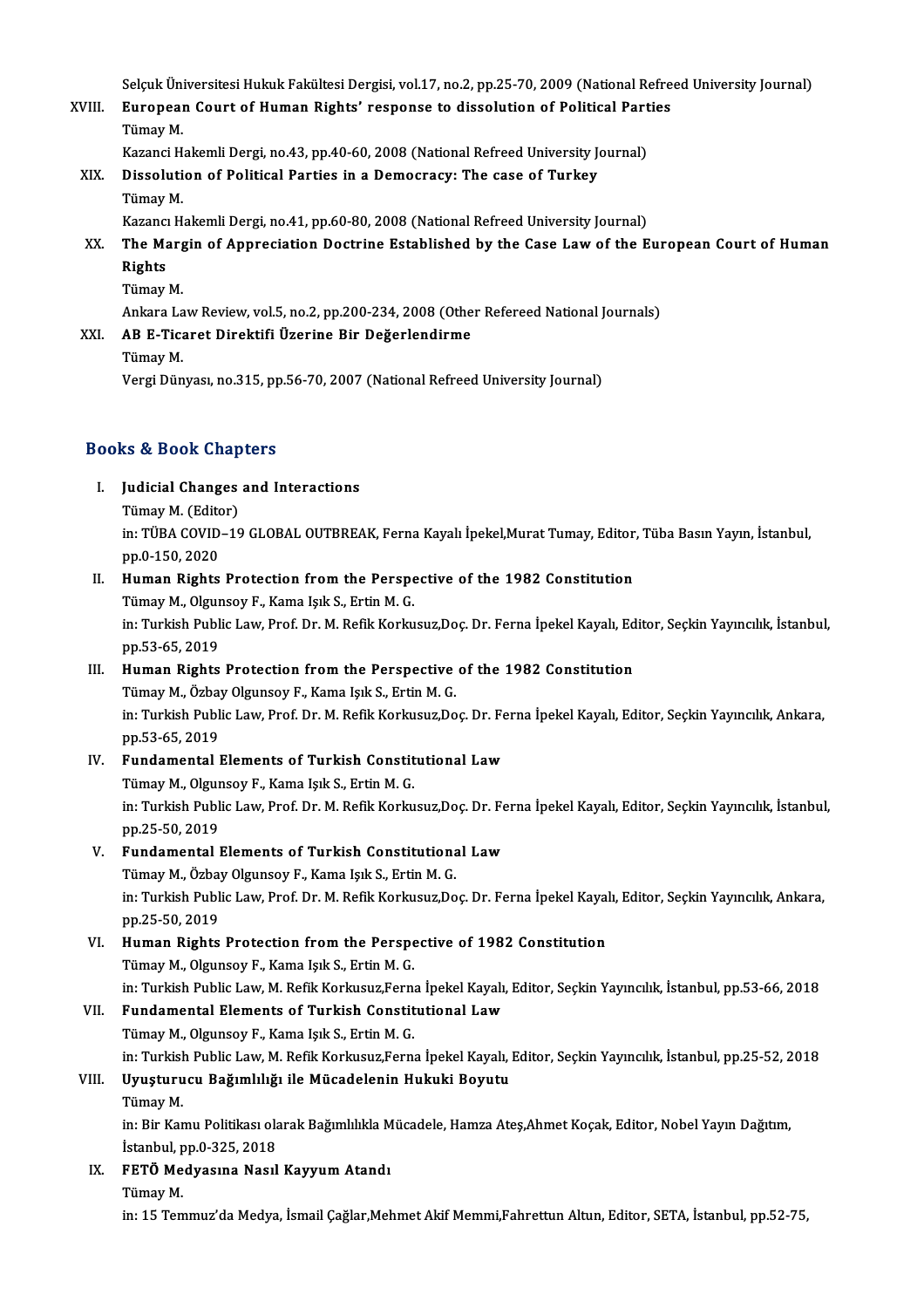2017

2017<br>X. Demokratik Anayasa Yapımı Dinamikleri: Tunus Anayasası Örneği<br>TÜMAY M 2017<br>Demokrat<br>TÜMAY M.<br>Vetkin Bas Demokratik Anayasa Yapımı Dinamikleri:<br>TÜMAY M.<br>Yetkin Basım Yayım ve Dağıtım, Ankara, 2016<br>Human Birbta Protestion from the Beren

Yetkin Basım Yayım ve Dağıtım, Ankara, 2016

#### TÜMAY M.<br>Yetkin Basım Yayım ve Dağıtım, Ankara, 2016<br>XI. Human Rights Protection from the Perspective of the 1982 Constitution<br>TÜMAY M., ÖZBAY F., KAMA S. Human Rights Protection from the Perspective of the 1982 Constitution<br>TÜMAY M., ÖZBAY F., KAMA S.<br>in: Introduction to Turkish Law, KORKUSUZ M. Refik., İPEKEL KAYALI Ferna, Editor, Seçkin Yayıncılık, Ankara,<br>nn 53 60 2016 TÜMAY M., ÖZB.<br>in: Introduction<br>pp.53-60, 2016<br>State and Its S pp.53-60, 2016

XII. State and Its Subdivisions<br>TÜMAY M. State and Its Subdivisions<br>TÜMAY M.<br>in: Turkey, IEL Constitutional Law, Arslan Z., Bıçak V., Editor, Kluwer Law International Law, Alphen Aan Den Rijn,<br>nn 119 152 2016 TÜMAY M.<br>in: Turkey, IEL Con<br>pp.119-152, 2016<br>Sitizanshin and t in: Turkey, IEL Constitutional Law, Arslan Z., Bıçak V<br>pp.119-152, 2016<br>XIII. Citizenship and the Administration of Justice<br>TUMAY M

# pp.119-15:<br><mark>Citizensh</mark>i<br>TÜMAY M.<br>in: Turkov.

Citizenship and the Administration of Justice<br>TÜMAY M.<br>in: Turkey, IEL Constitutional Law, Arslan Z. Bıçak V., Editor, Kluwer Law International Publishers, Alphen Aan Den<br>Bijn, pp.152.208.2016 TÜMAY M.<br>in: Turkey, IEL Constitu<br>Rijn, pp.153-208, 2016<br>Incan hakları, Hukuk Rijn, pp 153-208, 2016

### XIV. İnsan hakları, Hukuk ve Barış

İnsan hakları, Hukuk ve Barış<br>TÜMAY M.<br>in: Din ve İnsan Hakları Perspektifinden İnsan Hakları, Akyeşilmen N., Sambur B., Editor, Selçuk Üniversitesi<br>Yayınları, Kanya pp.207.212.2015 TÜMAY M.<br>in: Din ve İnsan Hakları Perspektifin<br>Yayınları, Konya, pp.307-312, 2015<br>Din ve İnsan Hakları' Yayınları, Konya, pp.307-312, 2015

XV. Din ve İnsan Hakları' Din ve İnsan Hakları'<br>TÜMAY M.<br>Selçuk Üniversitesi Yayınları, Konya, 2014<br>MATRA - İfade Özgürlüğü Ders Kitabı

#### XVI. MATRA - İfade Özgürlüğü Ders Kitabı Selçuk Üni<br>MATRA -<br>TÜMAY M.<br>Türkiye Ad MATRA - İfade Özgürlüğü Ders Kitabı<br>TÜMAY M.<br>Türkiye Adalet Akademisi Yayınları, Ankara, 2013<br>Jelam, Human Bights and Sasular Values

XVII. Islam, Human Rights and Secular Values<br>TÜMAY M. Türkiye Ad<br>I<mark>slam, Hu</mark><br>TÜMAY M.<br>Liberte Ar Liberte, Ankara, 2012

# Liberte, Ankara, 2012<br>Refereed Congress / Symposium Publications in Proceedings

efereed Congress / Symposium Publications in Proceedin<br>I. İnsan Haklarını Feda Etmeden Cornavirus ile Mücadele Etmek<br>Tümey M I. İnsan Haklarını Feda Etmeden Cornavirus ile Mücadele Etmek<br>Tümay M.

İnsan Haklarını Feda Etmeden Cornavirus ile Mücadele Etmek<br>Tümay M.<br>İbn-i Haldun Üniversitesi- Koronavirüs Döneminde Güncel Hukuki Meseleler Sempozyumu, İstanbul, Turkey, 29 -<br>20 May 2020 Tümay M.<br>İbn-i Haldun Ü<br>30 May 2020<br>Protection O Ibn-i Haldun Üniversitesi- Koronavirüs Döneminde Güncel Hukuki Meseleler Sempozyumu, İstanbul, Turkey<br>30 May 2020<br>II. Protection Of The Right To Respect For Private And Family Life In Cases Of European Court Of<br>Human Pickt

## 30 May 2020<br>Protection Of<br>Human Rights<br>Tümay M Protectio<br>Human R<br>Tümay M.<br>U. ULUSI 4

Human Rights<br>Tümay M.<br>II. ULUSLARARASI İNSAN HAKLARI SEMPOZYUMU İNSAN HAKLARI BAĞLAMINDA AİLENİN KORUNMASI HAKKI ,<br>İstanbul Turkov & .12 July 2019 no.6029510 nn.12.20 Tümay M.<br>II. ULUSLARARASI İNSAN HAKLARI SEMPOZYUMU İNSAN<br>İstanbul, Turkey, 8 - 12 July 2019, no.6029510, pp.12-30<br>The Bole of International Human Bights Law in the II. ULUSLARARASI İNSAN HAKLARI SEMPOZYUMU İNSAN HAKLARI BAĞLAMINDA<br>İstanbul, Turkey, 8 - 12 July 2019, no.6029510, pp.12-30<br>III. The Role of International Human Rights Law in the Protection of Privacy<br>Tümey M

# İstanbul, T<br>**The Role**<br>Tümay M.<br><sup>2rd ISTAN</sup>

The Role of International Human Rights Law in the Protection of Privacy<br>Tümay M.<br>3rd ISTANBUL BOSPHORUS INTERNATIONAL CONFERENCE ONCYBER POLITICS AND CYBER SECURITY , İstanbul,<br>Turkay 27 - 20 June 2019 ne 6020497 np 54 78 Tümay M.<br>3rd ISTANBUL BOSPHORUS INTERNATIONAL CON<br>Turkey, 27 - 30 June 2019, no.6029497, pp.54-78<br>International *Cubersequrity Norm Developm* 3rd ISTANBUL BOSPHORUS INTERNATIONAL CONFER<br>Turkey, 27 - 30 June 2019, no.6029497, pp.54-78<br>IV. International Cybersecurity Norm Development<br>Timou M

## Turkey, 27 - 30 June 2019, no.6029497, pp.54-78<br>IV. International Cybersecurity Norm Development<br>Tümay M.

International Cybersecurity Norm Development<br>Tümay M.<br>3rd ISTANBUL BOSPHORUS INTERNATIONAL CONFERENCE ONCYBER POLITICS AND CYBER SECURITY , İstanbul,<br>Turkay 27, -20 kuna 2019 na 6020506, np.70,84 Turkey, 27 - 30 June 2019, no.6029506, pp.70-84<br>V. Protection of Human Rights of Menthal Health Patients 3rd ISTANBUL BOSPHORUS INTERNATIONAL CONFERENCE O<br>Turkey, 27 - 30 June 2019, no.6029506, pp.70-84<br>V. Protection of Human Rights of Menthal Health Patients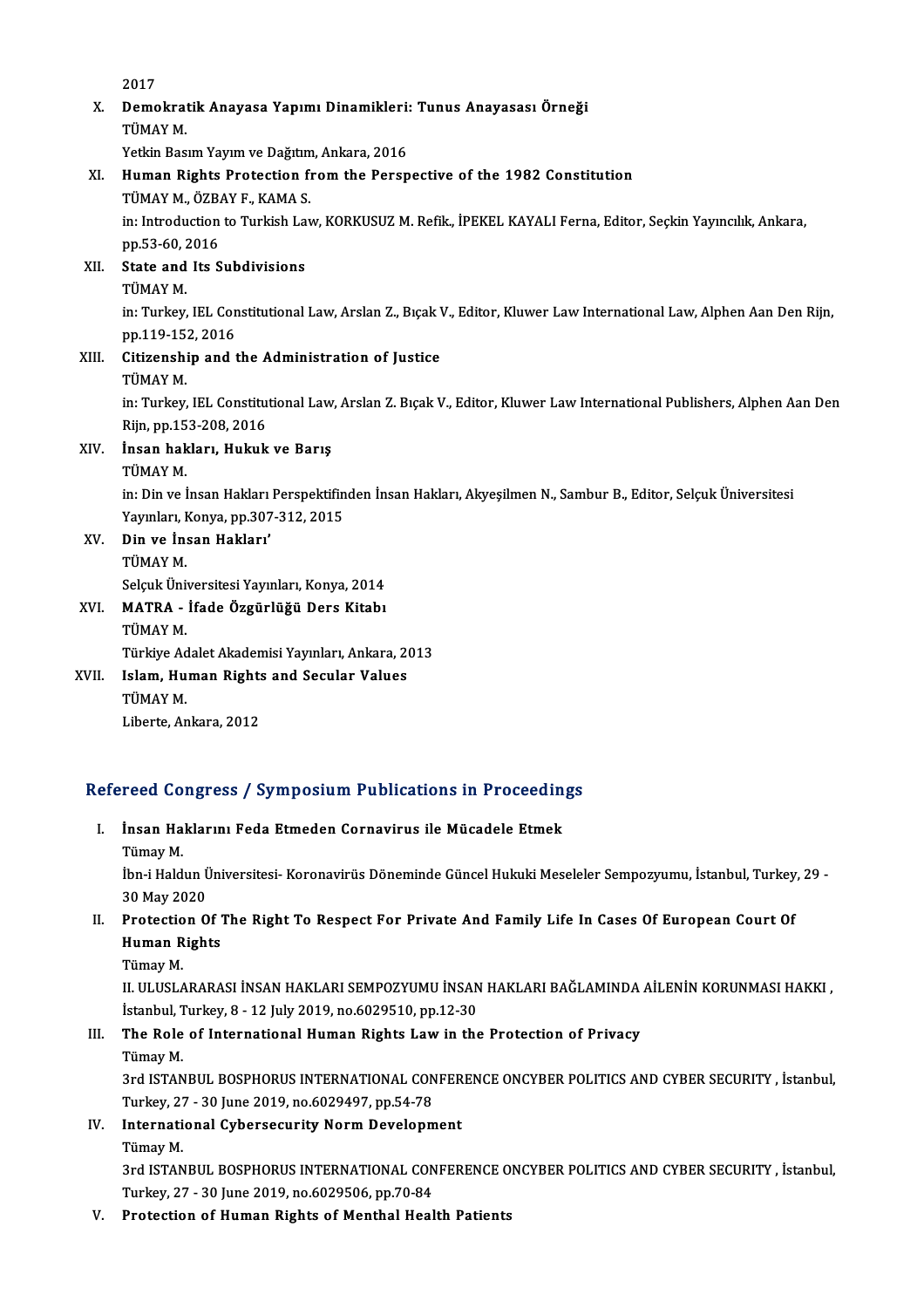TümayM.

III. Uluslararası Tıp Hukuku Kongresi, Antalya, Turkey, 6 - 10 May 2019, no.6029526, pp.50-65

### Tümay M.<br>III. Uluslararası Tıp Hukuku Kongresi, Antalya, Turkey, 6 - 10 May 2019, no.6029526, pp.50-65<br>VI. ARAP BAHARI SÜRECİNDE BAŞARILI BİR ANAYASA YAPIMINDA TEK ÖRNEK OLARAK TUNUS<br>ANAYASASI III. Uluslarara<br><mark>ARAP BAHA</mark><br>ANAYASASI ARAP BA<br>ANAYASA<br>Tümay M.<br>The Secon

ANAYASASI<br>Tümay M.<br>The Second International Conference On Current Trends In The Middle East, Namık Kemal Üniversitesi, Tekirdağ,<br>Turkay, 2, .17 Sontamber 2018, no.4795951, np.25,50. Tümay M.<br>The Second International Conference On Current Trend<br>Turkey, 3 - 17 September 2018, no.4785951, pp.25-50<br>Ayrung İnsan Hakları Mahkamasi Caraklilik Testi The Second International Conference On Current Trends In The Middle East, Namık Kemal Üniver<br>Turkey, 3 - 17 September 2018, no.4785951, pp.25-50<br>VII. Avrupa İnsan Hakları Mahkemesi Gereklilik Testinin Geliştirilmesi İh

### Turkey, 3<br>**Avrupa İ**:<br>Tümay M.<br>Türkk 1 T Avrupa İnsan Hakları Mahkemesi Gereklilik Testinin Geliştirilmesi İhtiyacı ve Metodu<br>Tümay M.<br>TİHEK 1. Uluslarası İnsan Hakları Sempozyumu , İstanbul, Turkey, 4 - 08 June 2018, no.4785972, pp.25-50<br>Refugees in Internationa Tümay M.<br>TİHEK 1. Uluslarası İnsan Hakları Sempozyumu , İstanbul, Turkey, 4 - 08 Jul<br>VIII. Refugees in International Law, Europe and Turkey: Recent Issues<br>Tümay M

# TİHEK 1. <mark>l</mark><br>Refugees<br>Tümay M.<br><sup>Hinelarara</sup>

Refugees in International Law, Europe and Turkey: Recent Issues<br>Tümay M.<br>Uluslararası Avrasya Göç Sempozyumu, Harran Üniversitesi, Şanlıurfa , Şanlıurfa, Turkey, 5 - 08 March 2018, Tümay M.<br>Uluslararası Avrasya G<br>no.4433732, pp.25-50<br>Legal Begulation Int

### IX. Legal Regulation Internet in Turkey<br>Tümay M. no.443373<br><mark>Legal Re</mark><br>Tümay M.<br>2nd ISTAN

Legal Regulation Internet in Turkey<br>Tümay M.<br>2nd İSTANBUL BOSPHORUS INTERNATIONAL CONFERENCE ONCYBER POLITICS AND CEYBER SECURITY ,<br>İstanbul Turkey 5, .00 Eshmuary 2019 ne.4795905, np.25,50. Tümay M.<br>2nd İSTANBUL BOSPHORUS INTERNATIONAL CONFERENCE OI<br>İstanbul, Turkey, 5 - 09 February 2018, no.4785905, pp.25-50<br>Türkiye 2016,2019, Ulusal Sibar Güyenlik Strataji ve Ev 2nd İSTANBUL BOSPHORUS INTERNATIONAL CONFERENCE ONCYBER POLITICS AND CEYBER<br>İstanbul, Turkey, 5 - 09 February 2018, no.4785905, pp.25-50<br>X. Türkiye 2016-2019 Ulusal Siber Güvenlik Strateji ve Eylem Planı Ana Parametreleri<br>

# İstanbul, T<br>**Türkiye**<br>Tümay M.<br>2nd İSTAN

Türkiye 2016-2019 Ulusal Siber Güvenlik Strateji ve Eylem Planı Ana Parametreleri<br>Tümay M.<br>2nd İSTANBUL BOSPHORUSINTERNATIONAL CONFERENCE ONCYBERPOLITICS AND CEYBERSECURITY, İstanbul,<br>Turkay 9, 12 January 2018 no 4795916 n Tümay M.<br>2nd İSTANBUL BOSPHORUSINTERNATIONAL CONFI<br>Turkey, 8 - 12 January 2018, no.4785916, pp.25-50<br>A rishte based Cyber Sesurity in National Asti 2nd ISTANBUL BOSPHORUSINTERNATIONAL CONFERENCE OF Turkey, 8 - 12 January 2018, no.4785916, pp.25-50<br>XI. A rights based Cyber Security in National Action Plans<br>Tümey M

# Turkey, 8<br>**A rights** 1<br>Tümay M.<br>LInternat

Tümay M.<br>I. International Cyber Politics Cyber Security Conference, İstanbul, Turkey, 8 - 12 May 2017, no.4139985, pp.25-50

#### Tümay M.<br>I. International Cyber Politics Cyber Security Conference, İstanbul, Turkey, 8 - 12 May 2017, no.4139985, pp.<br>XII. 2017 Constitutional Reform in Turkey: What the Constitutional Ammendment Draft will Change<br>Tü I. Internat<br>2017 Cor<br>Tümay M.<br>6 Internat 2017 Constitutional Reform in Turkey: What the Constitutional Ammendment Draft will Change<br>Tümay M.<br>6.International Conference on Law and Society, Ambon, Indonesia, 6 - 10 March 2017, no.4139821, pp.25-50<br>IHAM Istibatların Tümay M.<br>6.International Conference on Law and Society,<br>XIII. İHAM İçtihatlarında Kimyasal Kastrasyon<br>Tümev M

# 6.Internat<br>İHAM İçti<br>Tümay M.<br>U. Uluslar

Tümay M.<br>II. Uluslararası Tıp Hukuku Kongresi, Antalya, Turkey, 6 - 10 March 2017, no.4140145, pp.25-50

## Tümay M.<br>II. Uluslararası Tıp Hukuku Kongresi, Antalya, T<br>XIV. Rule of Law and Human Rights in Turkey II. Uluslara<br>**Rule of L<br>Tümay M.**<br>Internatio

Tümay M.<br>International Congress of Management and Policy , İstanbul, Turkey, 7 - 11 March 2016, no.3349214, pp.25-50

#### Tümay M.<br>International Congress of Management and Policy , İstanbul, Turkey, 7 - 11 March 2016, no.3349214, pp.25-50<br>XV. Individual Application to Constitutional Court System and its Impcat on Protection of Human Right Internation<br>Individual<br>in Turkey<br>Tümev M in Turkey<br>Tümay M.

i**n Turkey**<br>Tümay M.<br>2nd Annual International Conference on Social Sciences, İstanbul, Turkey, 1 - 05 February 2016, no.3345908,<br>nn <sup>220 244</sup>. Tümay M.<br>2nd Annual<br>pp.339-344<br>The princin 2nd Annual International Conference on Social Sciences, İstanbul, Turke<br>pp.339-344<br>XVI. The principles of Human Rights Education at Higher Education<br>Tümov M

# pp.339-34<br>**The prin**<br>Tümay M.<br>Internatio

The principles of Human Rights Education at Higher Education<br>Tümay M.<br>International Conference on New Horizons in Education, Barcelona, Spain, 8 - 12 June 2015, no.1652521, pp.15-25<br>Exasdem of Eunressian and Tenerism The S

#### Tümay M.<br>International Conference on New Horizons in Education, Barcelona, Spain, 8 - 12 June 2015, no.1652521, pp.15-25<br>XVII. Freedom of Expression and Terorism The Standards of the Council of Europe and Legal Regulat Internation<br>Freedom o<br>in Turkey<br>Tümev M Freedom<br>in Turkey<br>Tümay M.<br>University in Turkey<br>Tümay M.<br>University of Houston Criminal Justice Institute Seminar, Texas, United States Of America, 4 - 08 May 2015<br>The Bole of OSCE in Brotosting Human Bights

## Tümay M.<br>University of Houston Criminal Justice Institute Sem<br>XVIII. The Role of OSCE in Protecting Human Rights<br>Tümay M. University<br>The Role<br>Tümay M.<br>Internatio

International Global Academic Network Conference, Tokyo, Japan, 9 - 12 June 2014, no.1459058, pp.25-50

## Tümay M.<br>International Global Academic Network Conference, Tokyo, Japan, 9 - 12 June 2014, no.1459058, pp.25-50<br>XIX. The Analysis of Gunes V. Turkey Decision of European Court of Human Rights in Terms of Turkish Inter<br><mark>The</mark><br>Law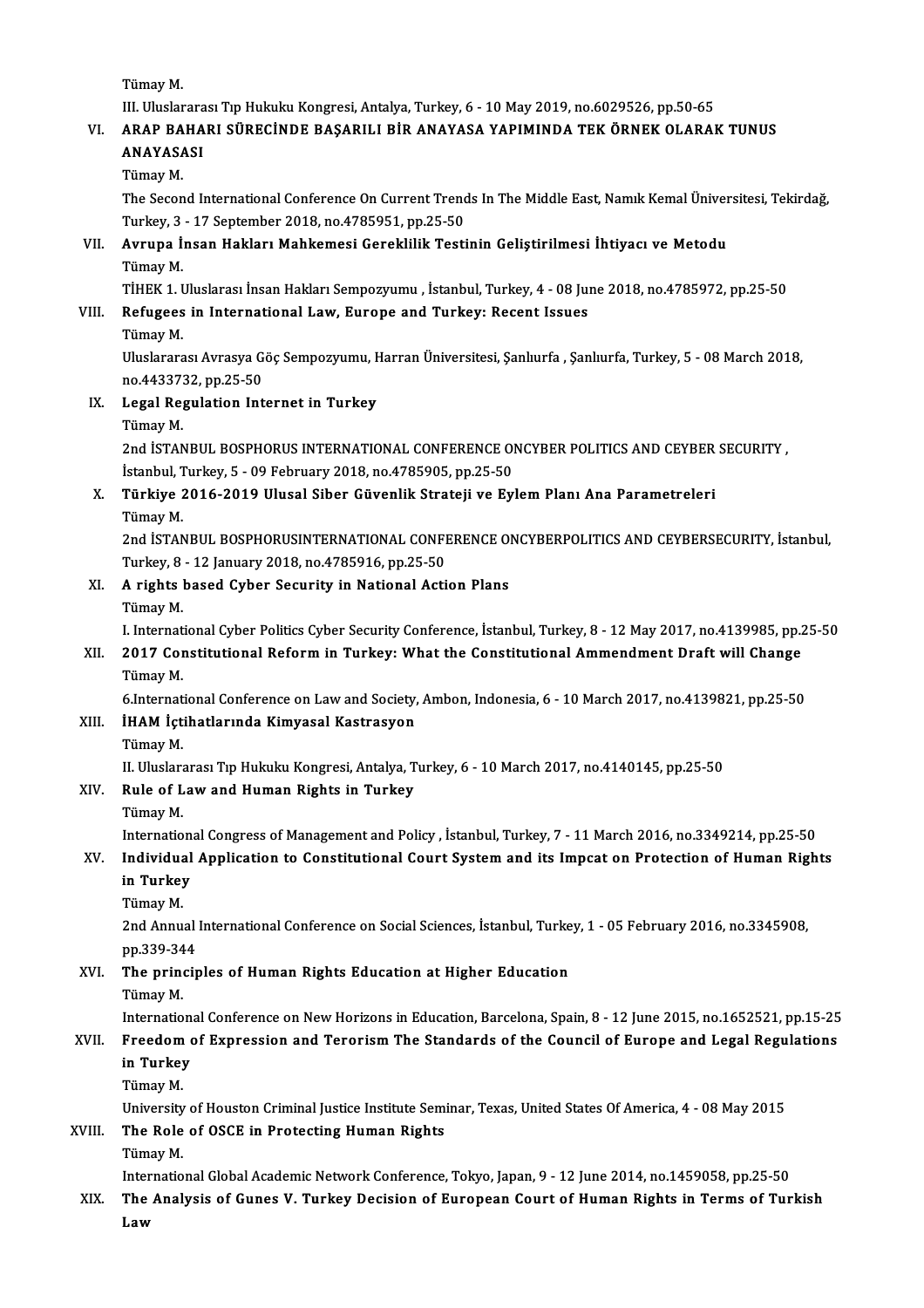TümayM.

10th International Academic Conference, Vienna, Austria, 3 - 06 June 2014

# Tümay M.<br>10th International Academic Confer<br>XX. The University and Civilization<br>Tümev M

10th Inter<br>The Univ<br>Tümay M.<br>Internatio

The University and Civilization<br>Tümay M.<br>International Konya Symposium, Civilization, Urban and University , Konya, Turkey, 12 - 16 May 2014, pp.25-30<br>Law Boass and Human Bishts

## Tümay M.<br>International Konya Symposium,<br>XXI. Law Peace and Human Rights<br>Tümay M. Internatio<br>Law Pead<br>Tümay M.<br>2. Internat

2. International Religion and Human Rights Workshop, Konya, Turkey, 5 - 09 May 2014, no.1459032, pp.25-40 Tümay M.<br>2. International Religion and Human Rights Workshop, Konya<br>XXII. Regulation on Patient Rights in Turkish Legal System<br>Tümev M 2. Internat<br><mark>Regulatic</mark><br>Tümay M.<br>4th World

Regulation on Patient Rights in Turkish Legal System<br>Tümay M.<br>4th World Congress on Diabetes and Metabolism, Chicago USA, Illinois, United States Of America, 9 - 13 September<br>2013, no 1450062, np.35, 35 Tümay M.<br>4th World Congress on Diabe<br>2013, no.1459062, pp.25-35<br>Warsaw, Boland Universal 4th World Congress on Diabetes and Metabolism, Chicago USA, Illinois, United States Of America, 9 - 13 S<br>2013, no.1459062, pp.25-35<br>XXIII. Warsaw, Poland Universal and Regional Dimension of the Protection of Human Rights N

### 2013, no.1459062, pp.25-35<br>Warsaw, Poland Universal<br>Challenges New Solutions<br>Tümev M Warsaw,<br>Challeng<br>Tümay M.<br>Soim PP (1 Challenges New Solutions<br>Tümay M.<br>Sejm RP (Polish Parliament) , Warszawa, Poland, 6 - 10 May 2013, no.1459079, pp.25-35<br>Jolam, Human Biskts and Damasyasy.

## Tümay M.<br>Sejm RP (Polish Parliament) , Warszawa, J<br>XXIV. Islam, Human Rights and Democracy<br>Tümay M., Sunay R., Gümüs A. T. Sejm RP (Polish Parliament) , W.<br>Islam, Human Rights and Dei<br>Tümay M., Sunay R., Gümüş A. T.<br>International Conference for Acc

International Conference for Academic Disciplines, Florence, Italy, 22 - 29 June 2012, pp.25-40

### Tümay M., Sunay R., Gümüş A. T.<br>International Conference for Academic Disciplines, Florence, Italy, 22 - 29 June 2012, pp.25-40<br>XXV. Temel Hak ve Hürriyetlerin sınırlandırılmasında Demokratik bir Toplumda Gereklilik ko International Conference for Academic Disciplines, Florer<br>Temel Hak ve Hürriyetlerin sınırlandırılmasında D<br>Avrupa İnsan hakları Sözleşmesinden bir Yansıma<br>Tümev M Temel Ha<br>Avrupa İ<br>Tümay M.<br>Hulak Bili

Avrupa İnsan hakları Sözleşmesinden bir Yansıma<br>Tümay M.<br>Hukuk Biliminin Güncel Sorunları, 3. Uluslararası Kongre, Samsun, Turkey, 15 - 22 May 2012, no.1459143, pp.25-Tür<br>Hul<br>40<br>The Hukuk Biliminin Güncel Sorunları, 3. Uluslararası Kongre, Samsun, Turkey, 15 - 22 May 2012, no.1459143, pp<br>40<br>XXVI. The Treatment Of Anti Democratic Expressions In Democracy In The Light Of E C H R Case Law

## 40<br>The Treatment Of Anti Democratic Expressions In Democracy In The Light Of E C H R Case Law<br>Tümay M., Gümüş A. T. The Treatment Of Anti Democratic Expressions In Democracy In The Light Of E C H R Case Law<br>Tümay M., Gümüş A. T.<br>Euroepan Conference for Academic Disciplines, İnetrnational Journal of Art and Science, Berlin, Germany, 7 -

Tümay M., Gümüş A. T.<br>Euroepan Conference for Academ<br>May 2012, no.1459117, pp.25-40<br>Dilemma Of Blunalist And Maio Euroepan Conference for Academic Disciplines, İnetrnational Journal of Art and<br>May 2012, no.1459117, pp.25-40<br>XXVII. Dilemma Of Pluralist And Majoritarian Democracy And Human Rights<br>Tümev M

May 2012<br>Dilemma<br>Tümay M.<br>Euroopan

Tümay M.<br>Euroepan Conference for Academic Disciplines, İnetrnational Journal of Art and Science,, Berlin, Germany, 13 - 16 Tümay M.<br>Euroepan Conference for Academic Disc<br>June 2011, vol.5, no.1459096, pp.79-81<br>Effecte of 2010 Constitutional Befo

### XXVIII. Effects of 2010 Constitutional Referandum on Human Rights in Turkey<br>Tümay M. June 2011<br>**Effects o**:<br>Tümay M.<br>Sociatu of

Effects of 2010 Constitutional Referandum on Human Rights in Turkey<br>Tümay M.<br>Society of Legal Scolars Conference, Human Rights Act, Southampton University, İngiltere , Southampton, United<br>Kingdom, 10 , 14 May 2010, no 1459 Tümay M.<br>Society of Legal Scolars Conference, Human Rights .<br>Kingdom, 10 - 14 May 2010, no.1459157, pp.25-40<br>Segulariam and Bolisious Exeedoms. Society of Legal Scolars Conference, Hum<br>Kingdom, 10 - 14 May 2010, no.1459157<br>XXIX. Secularism and Religious Freedoms<br>Tümey M

## Kingdom, 10 - 14 May 2010, no.1459157, pp.25-40<br>Secularism and Religious Freedoms<br>Tümay M.

Secularism and Religious Freedoms<br>Tümay M.<br>Society of Legal Scolars Centenary Conference, Keele University, İngiltere , Birmingham, United Kingdom, 4 - 07 Tümay M.<br>Society of Legal Scola<br>May 2009, pp.25-40<br>Freedem of Belizi Society of Legal Scolars Centenary Conference, Keele Univ<br>May 2009, pp.25-40<br>XXX. Freedom of Religion and Secular Values in Turkey

# May 2009<br>Freedom<br>Tümay M.<br>Law and E

Freedom of Religion and Secular Values in Turkey<br>Tümay M.<br>Law and Religion Conference, Cardiff University, İngiltere, Cardiff, United Kingdom, 4 - 05 March 2009,<br>no 1459176, np 35.40. Tümay M.<br>Law and Religion Confe<br>no.1459176, pp.25-40<br>Jelam Demosrasy on Law and Religion Conference, Cardiff Uni<br>no.1459176, pp.25-40<br>XXXI. Islam Democracy and Human Rights<br>Tümev M

## no.1459176, pp.25-40<br>Islam Democracy and Human Rights<br>Tümay M.

Islam Democracy and Human Rights<br>Tümay M.<br>Socio-Legal Studies Association Annual Conference, University of Manchester, İngiltere , Manchester, United<br>Kingdom 2, .05 June 2008 no.1459265 nn.15.25 Tümay M.<br>Socio-Legal Studies Association Annual Conference<br>Kingdom, 2 - 05 June 2008, no.1459265, pp.15-25<br>Dissolving Political Parties in a Domogracy T Socio-Legal Studies Association Annual Conference, University of Manch<br>Kingdom, 2 - 05 June 2008, no.1459265, pp.15-25<br>XXXII. Dissolving Political Parties in a Democracy The Case of Turkey<br>Timey M

Kingdom,<br>Dissolvin<br>Tümay M.<br>The Societ Dissolving Political Parties in a Democracy The Case of Turkey<br>Tümay M.<br>The Society of Legal Scholars Annual Conference, LSE, London School of Economics, London, United Kingdom, 12 -